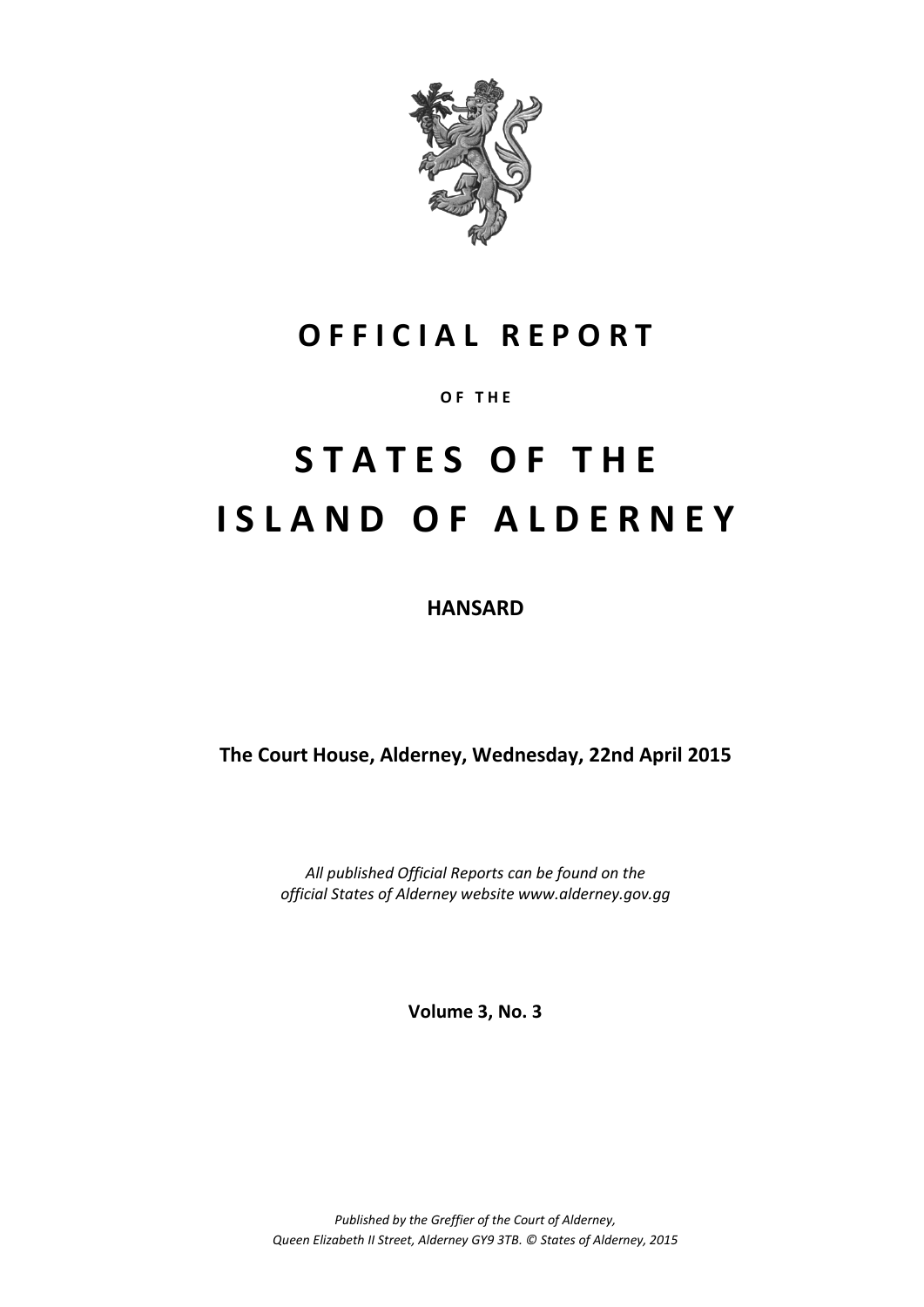#### **Present:**

#### **Mr Stuart Trought, President**

#### **Members**

Mr Matthew Birmingham Mr Neil Harvey Mr Louis Jean Mr Robert McDowall Mr Graham McKinley Mrs Norma Paris Mr Steve Roberts Mr Christopher Rowley Mr Francis Simonet Mr Ian Tugby

## **The Greffier of the Court**

Mrs Sarah Kelly

# **Business transacted**

| 1. The Côte d'Ivoire (Restrictive Measures) (Alderney) Ordinance, 2015 approved  49 |  |
|-------------------------------------------------------------------------------------|--|
|                                                                                     |  |
|                                                                                     |  |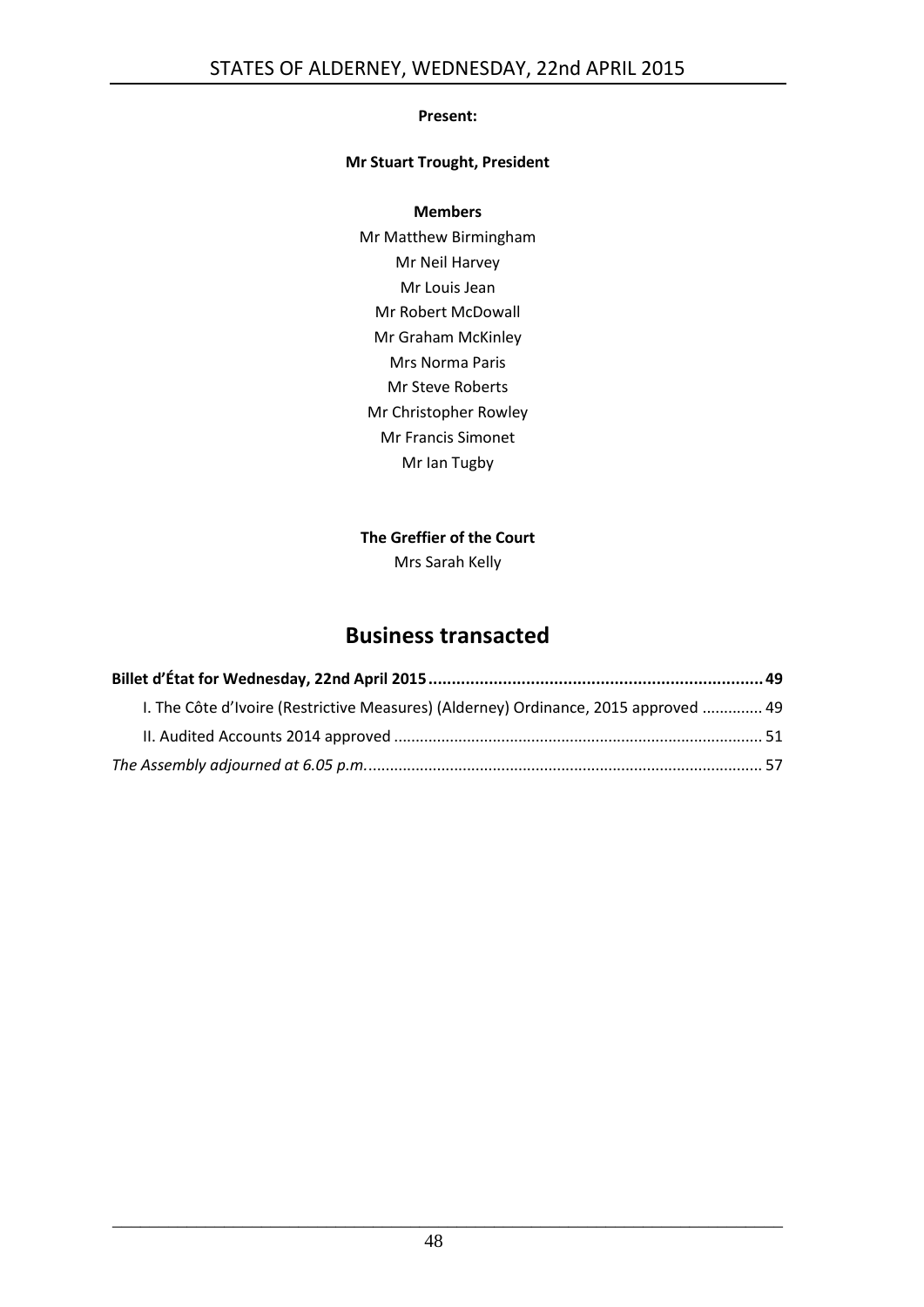# States of Alderney

*The States met at 5.32 p.m. in the presence of Colonel Colin Mason, a representative of His Excellency Air Marshal Peter Walker, C.B., C.B.E. Lieutenant-Governor and Commander-in-Chief of the Bailiwick of Guernsey*

[THE PRESIDENT *in the Chair*]

# **PRAYERS**

*The Greffier*

**ROLL CALL** *The Greffier*

# Billet d'État for Wednesday, 22nd April 2015

#### <span id="page-2-0"></span>**I. The Côte d'Ivoire (Restrictive Measures) (Alderney) Ordinance, 2015 approved**

<span id="page-2-1"></span>*Item I.*

*The States of Alderney is asked: to approve 'The Côte d'Ivoire (Restrictive Measures) (Alderney) Ordinance, 2015'.*

**The President:** We move to Item I, please, Madam Greffier.

**The Greffier:** Sir, Item I is The Côte d'Ivoire (Restrictive Measures) (Alderney) Ordinance, 2015. The States is asked to approve that Ordinance.

## **The President:** Thank you very much.

5 Mr McDowall, as Convener, were there any comments on this at the People's Meeting, please?

**Mr McDowall:** There were no comments on this Item, Mr President.

Just for the record, there were 20 members of the public at the meeting, the minutes 10 secretary, six States Members excluding myself, the press and your good self.

**The President:** Thank you very much, Mr McDowall. Mr Harvey, I believe you wish to propose this.

#### **Mr Harvey:** Thank you, Mr President.

15 Indeed, this is another of these measures we are asked to pass regarding what to all intents and purposes is a failed state in Africa. Originally the Ivory Coast, or the Côte d'Ivoire, was a settled, stable jurisdiction, but over recent years has been the subject of a civil war.

49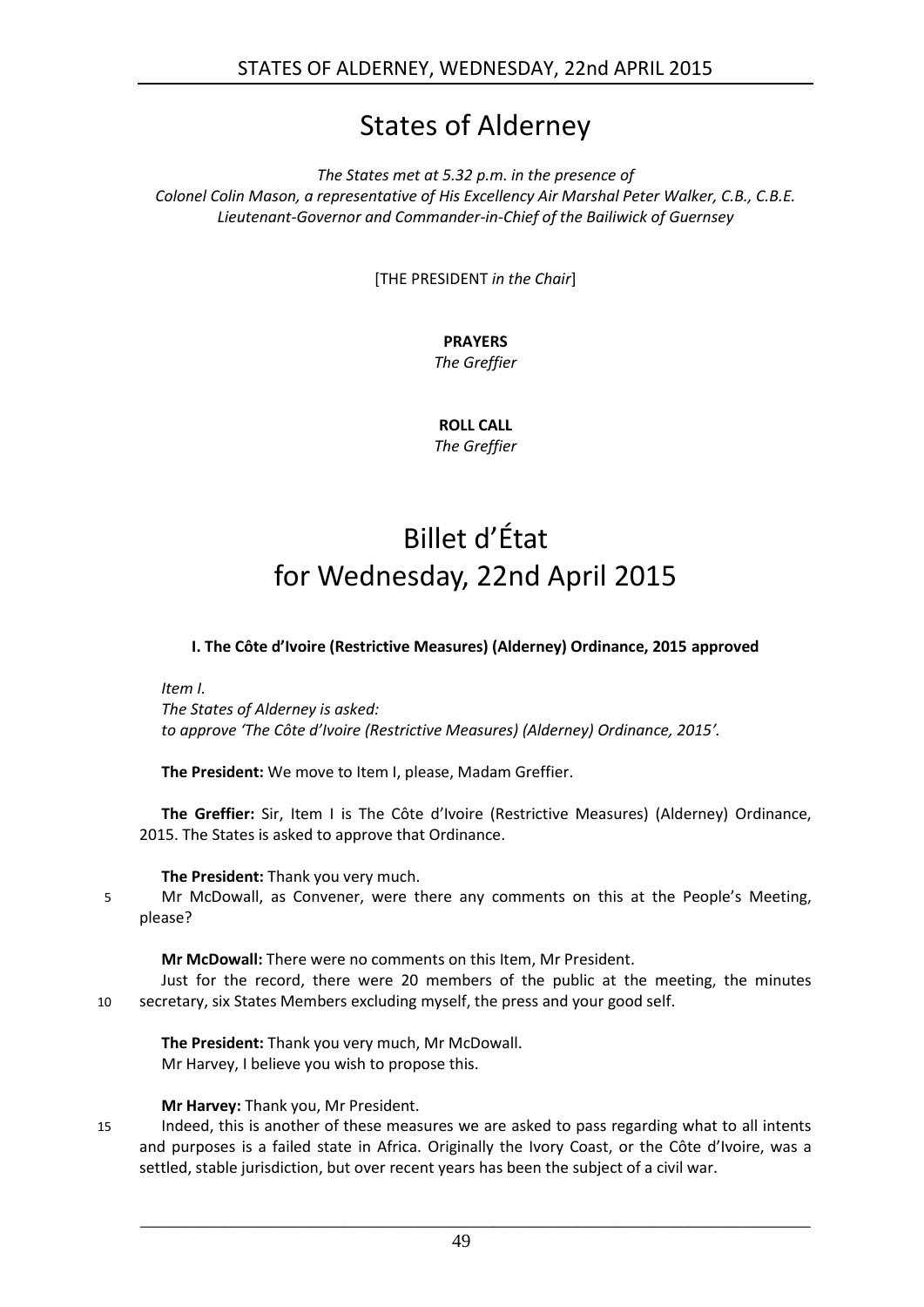These Ordinances are to wrap up a number of minor regulatory changes in the existing one and, interestingly, do include a right of appeal under the new ordinances. They are aimed 20 specifically at preventing military materials being supplied to the Côte d'Ivoire.

- We tend to have these things on a very regular basis and I know there are some here who will say 'What is the point? We can't make a difference.' I am rather reminded of the story – and this will be a quick story – of the man who walked down to a beach in Cornwall which was littered with thousands of starfish, as the sun was coming up, which were about to meet their
- 25 doom. There was a lady there picking up the starfish, walking down to the sea and throwing them into the sea. The man said to her, 'What's the point? You're never going to make a difference.' As she threw one into the sea she said, 'I made a difference for that one, didn't I?' So I think we have to do these things. Yes, of course our impact on the world scene is

minimal, but I think that as part of, we would like to think, a civilised part of the world we have 30 to show solidarity for those who are trying to prevent atrocities and mayhem in more distant places, even though we may know nobody there.

So I commend this to you. Thank you.

**The President:** Thank you very much.

35 Mr Tugby, I believe you wish to second this.

**Mr Tugby:** Yes, sir, I will second it and I have nothing further to add.

**The President:** Thank you, Mr Tugby.

40 Does any other Member wish to comment on Item I? Mr McDowall.

> **Mr McDowall:** Yes, just very briefly, Mr President, thank you very much. I just want to make two observations.

45 The first is that these measures come and go. I saw in *The Times* that the measures against Ukraine are likely to be lifted in June because some European states are getting funding from Russia. So those measures will go fairly soon, I am told.

I think the second point is perhaps more interesting. After the last meeting, where we discussed these restrictive measures, the Lieutenant-Governor drew me aside and said, 'You can 50 only vote one way on this.' I said, 'Well, what would happen if the States voted against it?' and he said, 'You would all be brought back to vote the right way.' I do question why we even vote on these things.

Thank you.

55 **The President:** Thank you. Does any other Member wish to speak on Item I? Mr Harvey, do you wish to sum up?

## **Mr Harvey:** Thank you, Mr President.

- 60 I think I have said all I need to say, really, other than that in a sense this is a chain and a chain is only as strong as the weakest link. We are not necessarily the weakest link, we might be the smallest link, but I think if you are a member of a club you have to pay the dues and this is one of them.
- 65 **The President:** Thank you, very much. Madam Greffier, would you put that to the vote, please.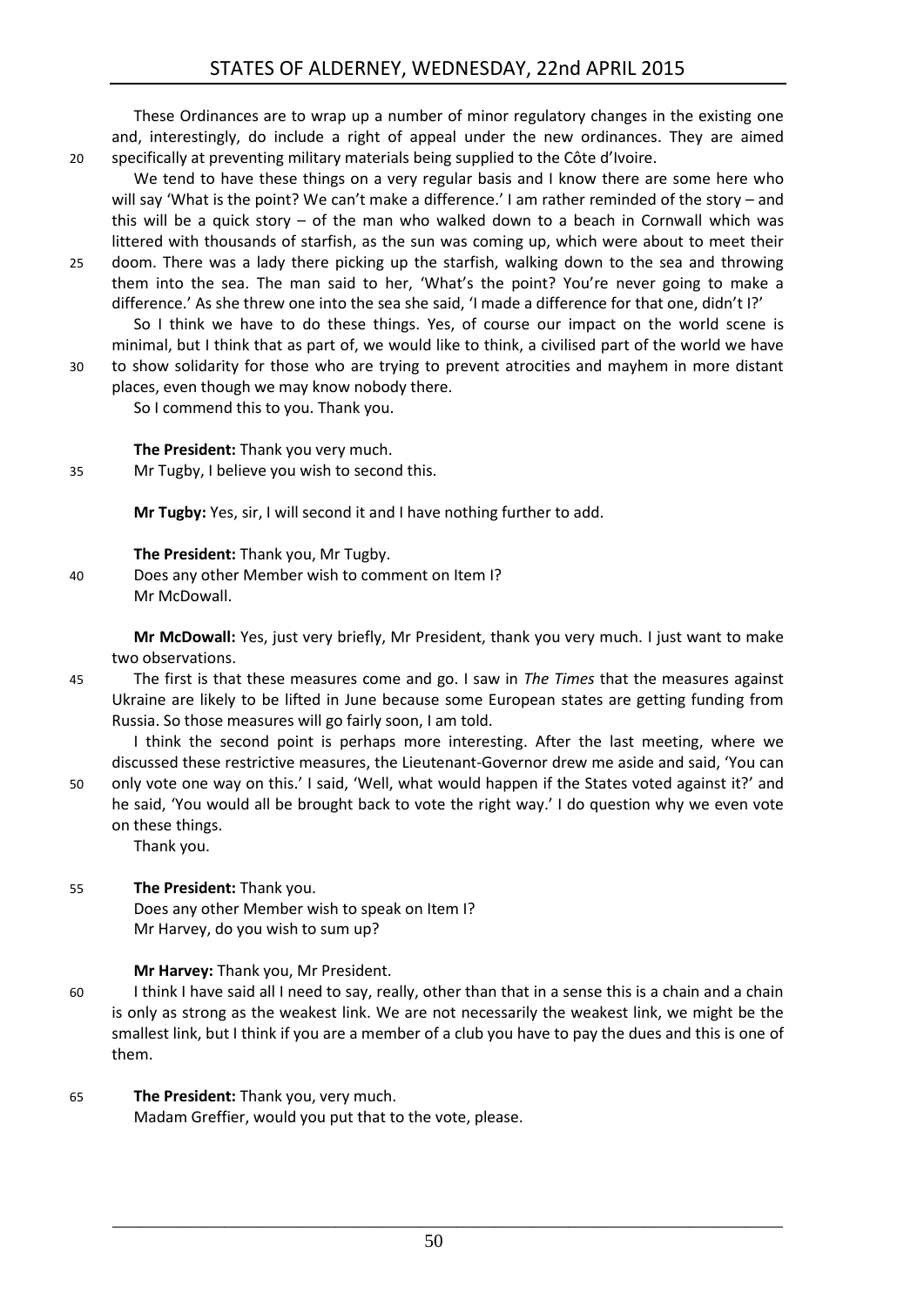#### *A vote was taken and the results were as follows:*

| <b>FOR</b>    | <b>AGAINST</b> | <b>ABSTAINED</b> |
|---------------|----------------|------------------|
| Mr Tugby      | Mr McDowall    | None             |
| Mr Birmingham | Mr Roberts     |                  |
| Mr Jean       |                |                  |
| Mr Harvey     |                |                  |
| Mr Simonet    |                |                  |
| Mr Rowley     |                |                  |
| Mrs Paris     |                |                  |
| Mr McKinley   |                |                  |

70 **The Greffier:** Thank you.

**The President:** Thank you very much, Madam Greffier.

#### **II. Audited Accounts 2014 approved**

<span id="page-4-0"></span>*Item II.*

*The States of Alderney is asked: to approve (a) The States of Alderney 2014 Accounts and (b) The States of Alderney Water Board 2014 Financial Statements.*

**The President:** We will move to Item II, please.

75 **The Greffier:** Item II, sir: the Audited Accounts 2014. The States of Alderney is asked to approve the States of Alderney 2014 Accounts and the States of Alderney Water Board 2014 Financial Statements.

**The President:** Thank you.

80 Mr McDowall, as Convener, were there any comments on this Item, please?

**Mr McDowall:** Yes, there were indeed, Mr President.

The first query: the Alderney Wildlife Trust received £28,000 from grants and the question was posed are they still in receipt of a further £11,000 for the telephone mast. It was clarified 85 that the Alderney Wildlife Trust rent the bunker from the States on which the mast is located, and they in turn receive the rental from the mast. In fact, the rental is £1,200 per annum, not £11,000.

The second question regarded the voluntary severance payments. It was clarified that a voluntary severance programme was approved and implemented by the previous chief 90 executive; however, a review of the process is being revisited. I will cover that in the presentation of the accounts.

The third point: school bus subsidy. It was suggested that a survey should be carried out on how many children use the school bus service, as it seems not many children use the service and a minibus would suffice. It was clarified that the contract is currently being advertised for 95 renewal and the comments will be taken into account. However, it was pointed out that the service is used more during the winter period and the parental contribution had remained at 30p for several years, hence the service is heavily subsidised.

The fourth point: Economic Reserve Development Air Links Study. It was queried what the £11,000 was spent on and it was clarified that the funds were spent on a report on air links. 100 However, the initial cost was significantly higher – I think it was £35,000, if I recall – but due to a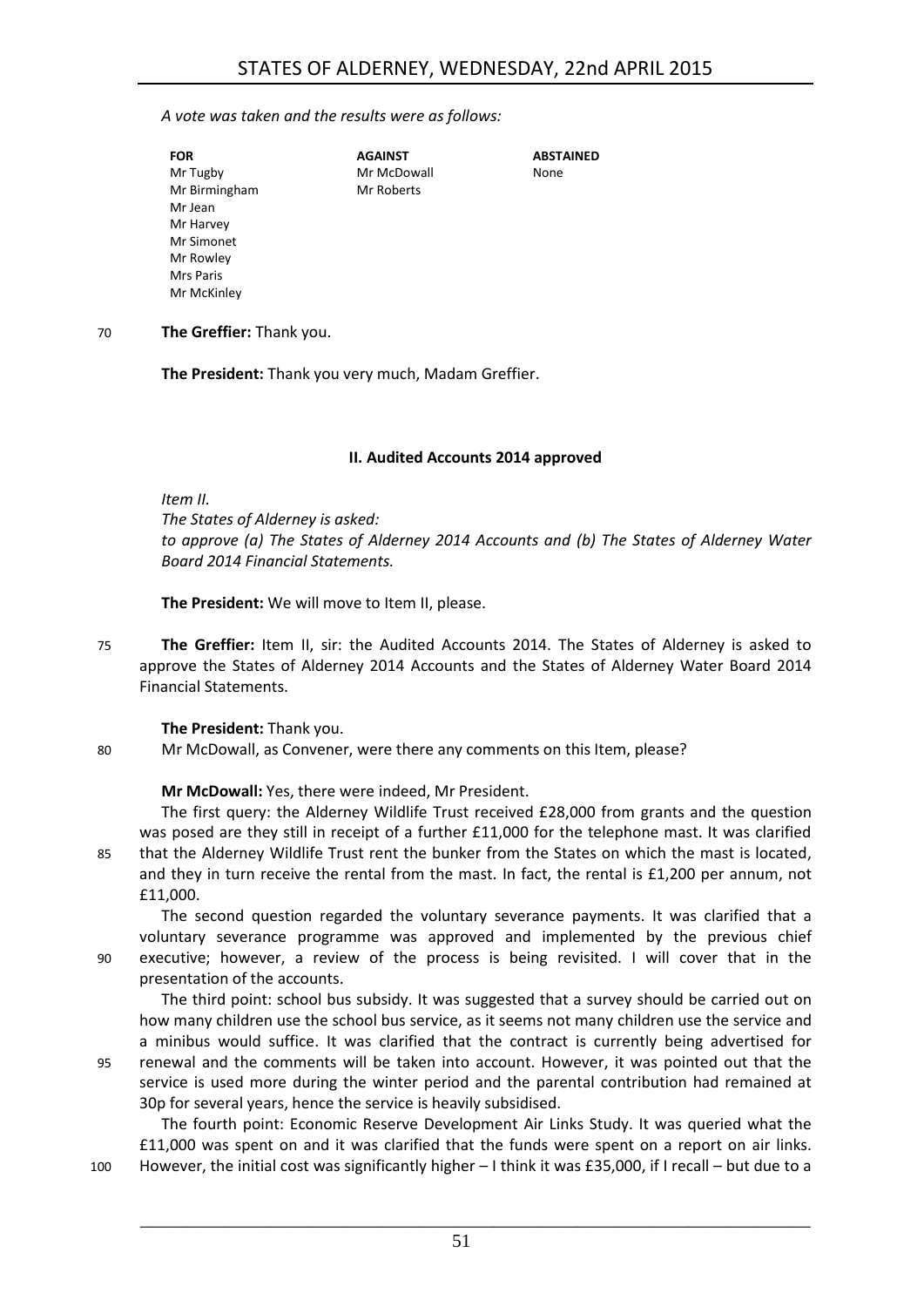dispute over the quality and value of the content of the report a settlement was reached and that was cheaper than going to court.

And the final point: marina investigation – what was the £15,000 for? It was clarified that the £15,000 was for consultancy support for the investigation of the marina proposals.

105 And that concludes the points. Thank you.

**The President:** Thank you very much, Mr McDowall. Do you wish to continue to propose this straight away or would you like a glass of water or something first?

110 **Mr McDowall:** If I could just have a quick glass, thank you very much.

Yes, I come to present the States Accounts and I will be reasonably brief. Others may wish to contribute later.

On the Revenue Account there was a small surplus of £13,000, having repaid the deficit of last year of £21,000.

115 Let me refer to the Voluntary Early Severance Scheme. This was a very substantial sum which was paid out in 2014 and it will bring pressures on the revenue account over the next two or three years as Guernsey seeks to recoup what they provided to assist with that redundancy scheme. The governance of the implementation was, frankly, not very satisfactory and we are reviewing the governance of such major pieces of expenditure which vary slightly from what was 120 agreed in the Billet.

A couple of other points I wish to refer to. The Capital Account has a very substantial surplus at the moment. In part this is due to the slippage on the capital programme. Hopefully, when we get a permanent States works engineer there will be a more rigorous application of projects and projections because for the last two or three years we have consistently underspent on 125 projected capital projects.

- The third point I wish to draw attention to is the pension scheme. Our pension scheme is a pimple compared with the carbuncle that Guernsey currently has with its public employees' pension scheme. The actual balance sheet deficit is £2.2 million. We unfortunately have to apply financial reporting conventions to it, which I personally query because it is a closed fund and
- 130 there are restrictions on the payment of annuities, but we are moving that in the right direction. I would suggest that the actual deficit will be removed in about three to five years' time.

I would like, finally, to move to two or three other points which I think will be presented to us over the next couple of years. We are doing an extensive review of the financial relationship with Guernsey and figures on the transferred services are gradually coming out. We are 135 analysing them, we are documenting them, and when we get the final set in June we will start to look at the services from a qualitative point of view to see if and how they can be improved.

The other important point going with this is the improvement in accounting and reporting. As most people will be aware, the States of Guernsey and Alderney still apply a rather primitive revenue and capital account approach, rather than asset liability profit and loss accounting, and

140 some plans have been produced and approved to move to international financial reporting standards over the next two to three years. That will also help us clarify the assets that we have and liabilities and will also make analysis of transferred services much more meaningful.

Finally, I would like to thank the Treasury staff for the help that they provide. I must say they always provide information for me very promptly and accurately.

145 On that point I propose that the States of Alderney Accounts for 2014 are approved.

**The President:** Thank you, Mr McDowall. Mr Harvey, would you care to second this?

150 **Mr Harvey:** Thank you, sir.

Yes, I am pleased to second this proposal and reserve the right to speak again later.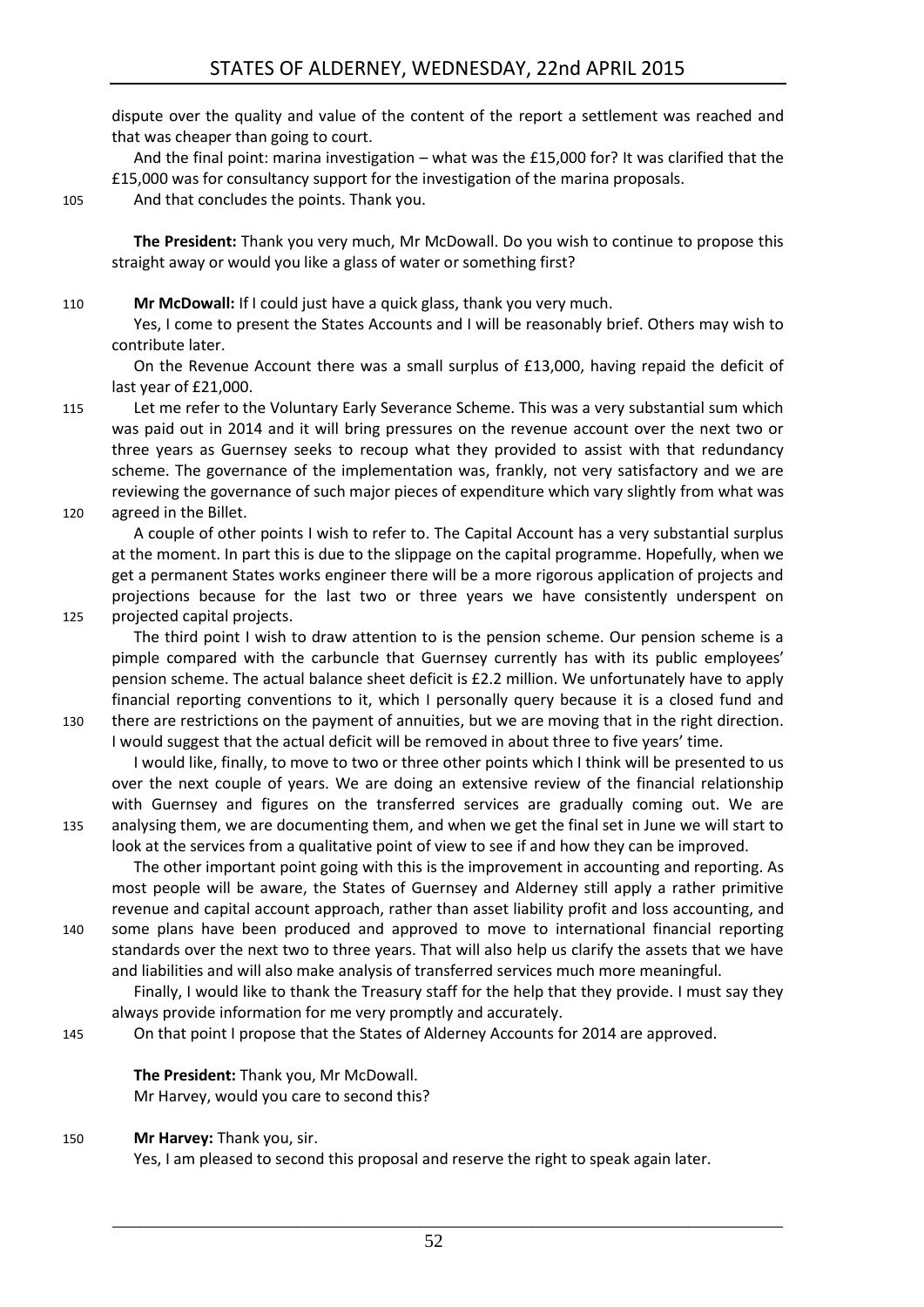#### **The President:** Thank you, Mr Harvey.

Does any other Member wish to speak on the Audited Accounts 2014? 155 Mr Tugby.

**Mr Tugby:** Sir, the accounts – each year we seem to balance the books, which is great, but what we have got to do is look at increasing the income into Alderney. For some unknown reason the States seem frightened to do anything themselves. We always want other people to 160 do it for us, and that is one of the major concerns.

If you took away the Gambling Commission, we would be up the swanny, basically. So with the change, or what is going on in England at the moment, you never know what is going to happen and we have got to have the courage in the States of Alderney to look at ways of getting some life back into Alderney. And if that means investing some money into something, in getting 165 people here in some way, that is what we have got to do.

At the moment we are having a nightmare with the airline and that is costing the Island dearly. We have given away the right of use having a marina basically, or signed it over to other people to investigate because we are too scared to invest in it ourselves.

The easy thing in these accounts is that we always balance the books – that is easy. I look on 170 it as a business, and to actually balance the books is not very difficult if you are just careful in what you spend. The difficult thing is making money. I never congratulate myself in my own business if I just break even. Unless I make money I have failed, in my opinion, and that is what the States is doing at the moment. They are not taking the… Alright, there is a certain risk and it is public money, but he who dares, if they take all the precautions, usually wins, and that is what

175 we should be doing and looking at ways of…. If we have to invest in the airline ourselves or invest in shipping or something… we have got to do something to take this Island forward. We cannot just sit back all the time.

But Kerry and her team do a brilliant job in balancing it every year and I have got nothing further to add, sir.

180

#### **The President:** Thank you, Mr Tugby.

Does any other Member wish to speak on the Audited Accounts? Mr Jean.

#### 185 **Mr Jean:** Thank you, sir.

In speaking on the 2015 Budget I do not wish to concentrate on the same old chestnuts, although I may refer to one or two of them – many of these were covered in last week's *Alderney Press* – but I would like to concentrate my remarks on what I regard as the solid spend for Alderney. What do I mean by that title? Let me see if I can explain.

190 As the States of Alderney we are charged with obtaining the best value for money that we can get on behalf of the taxpayer. In our staffing at the States of Alderney in my opinion we are short on ability to project policy and assess various ideas and schemes for which we pay a very great deal of money. These come before us, and I am interested because if the right appointment is made alongside Treasury as one part of the recommendations put to the Policy 195 and Finance Committee by our new CEO… This appointment is crucial, even critical, so important, as although we are assured there are no extra costs involved, which leads me to believe this appointment could take up that dual role of assessment and projection of policy…

I put it to you this way because whichever way we try to move we are penalised. We changed the heading for the use of our gambling money from only to be used for capital requirements to 200 a more general ability to use for business development and immediately lost £100,000, which went to Guernsey and they took it as part of their financial transformation savings plan. This change in the use of that money was not necessary and I was always against it as there are more capital projects to spend our money on than nearly all the unsuccessful non-capital projects which have resulted in thousands being spent for little return.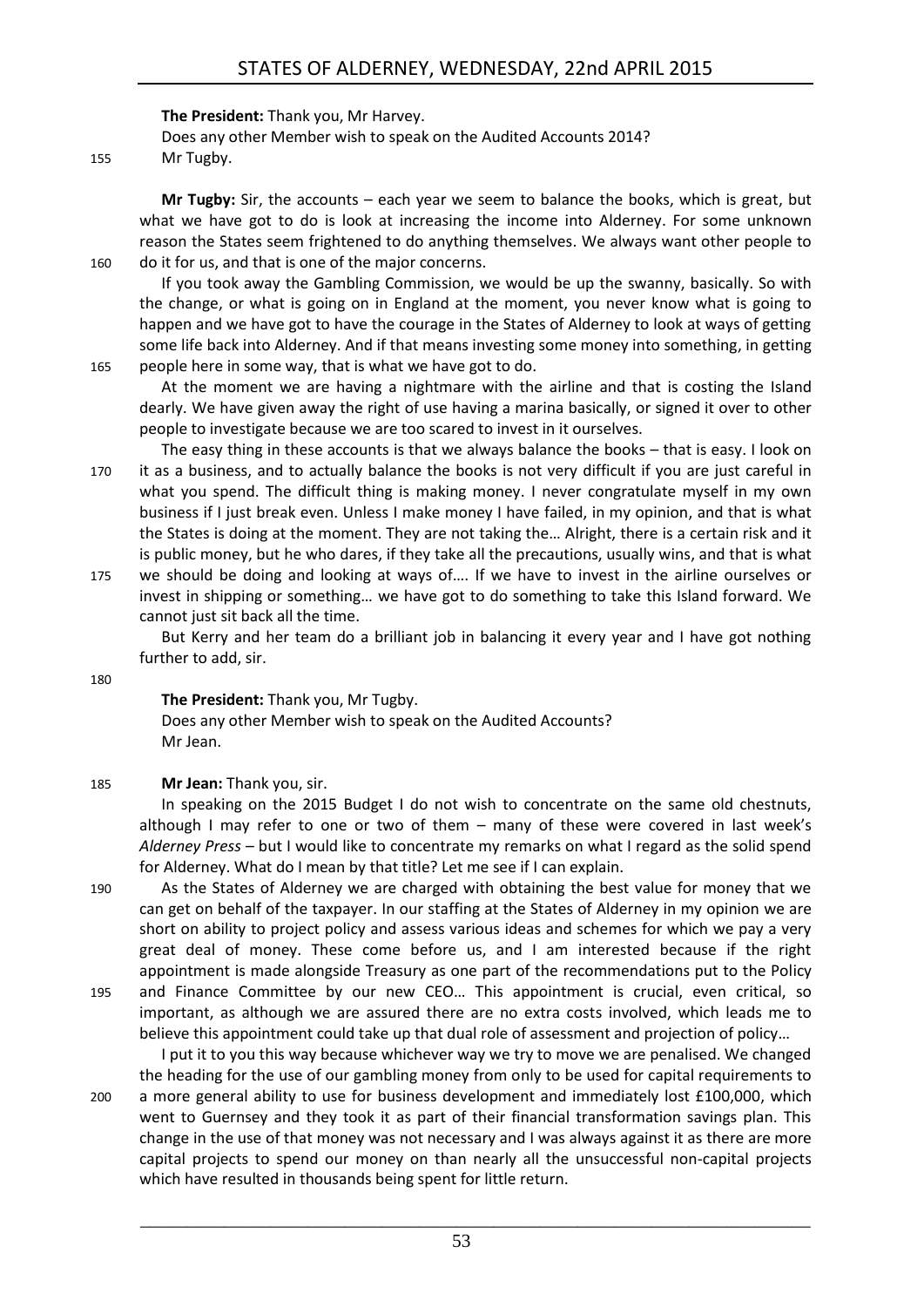# STATES OF ALDERNEY, WEDNESDAY, 22nd APRIL 2015

205 The works audit, which Mr McDowall referred to – and incidentally I am extremely grateful to hear what you are doing and I am delighted, and well done – went wrong in two ways: (1) in the speed of its implementation, all done at once when it was supposed to be phased in over a four to five-year period. Guernsey underwrote this and for this will take a further £157,000. I would ask a question at that point, if you could answer: is that one lot of £157,000, or is that to be 210 taken each year?

**The President:** Mr Jean, with all due respect, you should not be asking questions at this stage. There has been no information with regard to questions. You may at the end of the States meeting. Towards the end, if you want to ask a question of the Chairman you may do so, but not

215 while you are speaking.

**Mr Jean:** Well, I thought that was the idea as I covered the subject, sir.

**The President:** No, the idea is at the moment that you have the right to comment on the 220 Audited Accounts for 2014. If you wish to ask the Chairman of the Committee a question you may do so at the appropriate time.

**Mr Jean:** I do not really understand that, but still… I cannot see the logic in it, but never mind. Where were we… supposed to be phased in over a four to five year period. The predicted 225 saving in future years… We are being squeezed. It is too late for me to lay blame at the door of the States. Instead, I wish to try harder to encourage my colleagues, for you all to look in the same direction as myself, and again I say the more solid spend for Alderney – which seems to go along as well with the theme that Mr Tugby is talking about – with what money we have left. I believe this States is beginning to realise the unforeseen repercussions I mentioned, meaning 230 the rest of us… what we have left has to be used and directed wisely at the solid spend for

Alderney that I have referred to. I feel at this stage we should look again in more detail, for instance, at the homecoming ferry proposal. We did not give enough time to this, was my feeling. I understand we are also going to have to, in my opinion, revisit the unpopular issue of AEL in due course. It is time, while we still

235 have the money left, for Alderney's Government to strike out to purchase some solid assets which will benefit this economy in Alderney for years to come. I hope I can persuade you all to take this journey.

I would congratulate Mr McDowell on his work on our Alderney pension scheme and I also congratulate him on his work over the VES redundancy scheme. I am extremely grateful. I 240 congratulate him as well on the assistance he has given myself and my colleague in Guernsey, for which I am extremely grateful. I know both he and his Committee are working hard on

financial matters for Alderney and I would not have all the blame laid at his door for the collaborative action of others and the unforeseen twists and turns which have seen the end result, losing us money and part of the power to invest our way out with a solid spend for 245 Alderney.

That today is my soundbite on this. It is not only my soundbite; it is my true feeling because, in terms of families here, there are things that we could still do. I would also urge Mr McDowell to look again at one of my pet subjects, which is of course the £15 a tonne on the oil tax. Although I may have made a mistake according to the President – I did not think that I did, but

- 250 you heard my question and hopefully you will be able to answer that for me. But alongside of this, my main concern of course – one of them – is families leaving the Island. Some of these things, I believe, can be addressed as we are working through our finances by looking at issues such as the £15 per tonne oil tax. That should have been removed a very long time ago and I think it would be a great step forward in encouraging our young working families back on the
- 255 Island and also those who are with us at this time in feeling secure and being able to remain and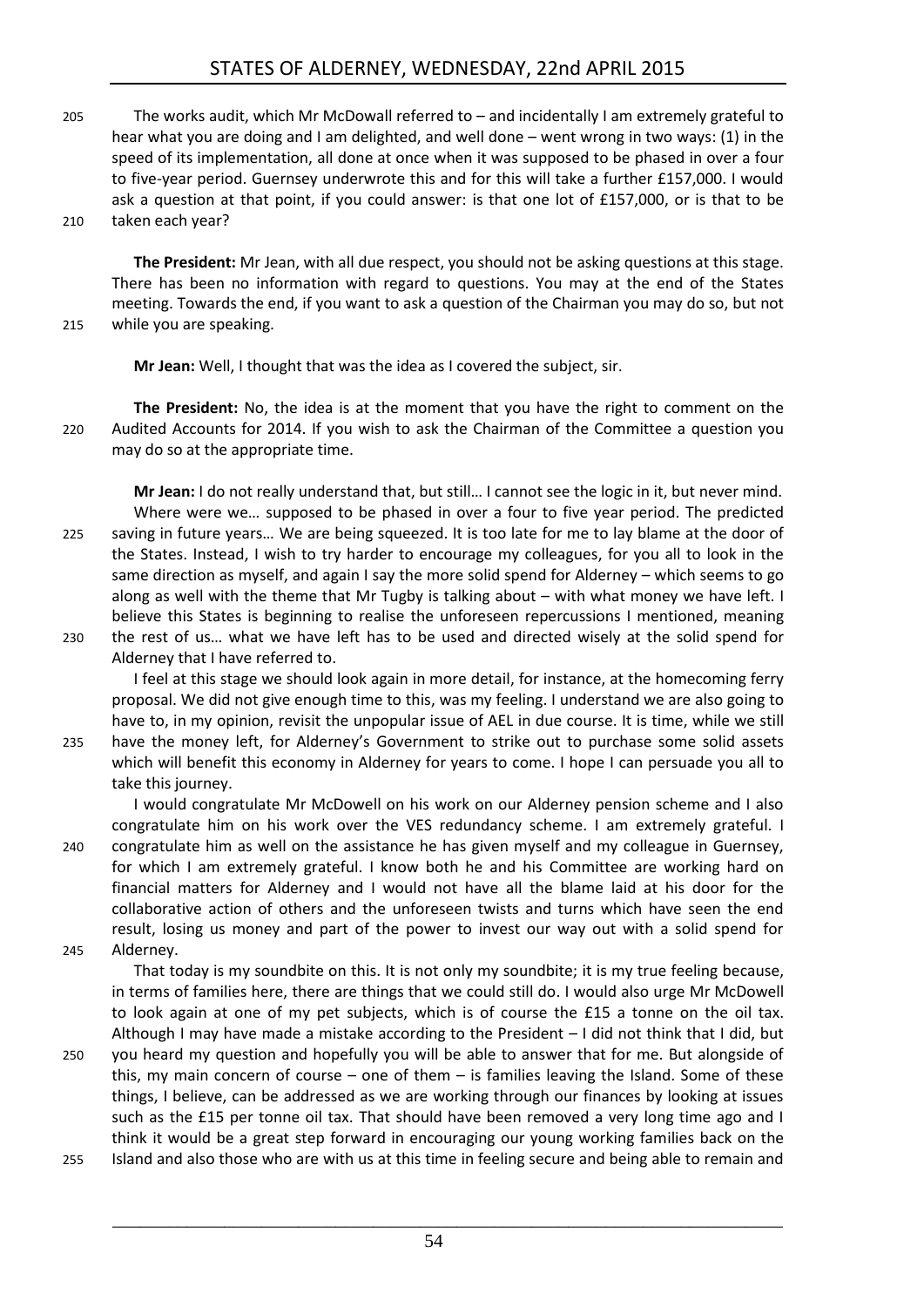cope better with the cost of living. All of these things are areas that I feel we really, as a States, need to concentrate on.

I am heartened lately by the States and some of the things that it is doing, and I am very pleased to be part of the Alderney States and participating in that; and I hope very much that, as 260 time goes on and we continue to work together, we will all take that journey together.

**The President:** Thank you, Mr Jean. Does any other Member wish to speak? 265 Mr Harvey. You are exercising your right.

**Mr Harvey:** I am indeed, sir. Thank you, Mr President.

I will keep my remarks very brief. I just need to pick up on one comment made by my fellow States Member, Mr Jean. As one of those who proposed some while ago that part of our Capital 270 Expenditure Fund should be used not to purchase equipment to sit rusting on the Butes but for the economic development of this Island to carry out just some of the things that Mr Tugby and Mr Jean espouse, I am slightly bemused by the idea that allocating £300,000 of our Capital Fund for economic development over three years – £300,000 a year for three years – how that has led to £100,000 reduction on the Financial Transformation Programme; but I have no doubt that the 275 Chairman of the Finance Committee will be able to enlighten me.

Thank you, sir.

Thank you, sir.

#### **The President:** Thank you.

Does any other Member wish to speak on the Audited Accounts 2014? No. Very well, 280 Mr McDowall, would you… Sorry, please go ahead.

**Mr Birmingham:** Thank you, Mr President and fellow States Members.

Firstly I would like to reiterate my thanks to the States Treasurer and her staff for their hard work during the year and their diligence in the preparation of the accounts.

285 I would also like to congratulate the States management team, including all the budget holders, for showing such good control over the day-to-day States finances that has resulted in a small underspend on the revenue budget.

As Chairman of BDCC I am also delighted to see that the restructuring of the planning and building regulation fee system, that we brought in at the start of 2014, has led to a reduction in 290 the overall level of fees levied on the construction industry. Many were concerned at the time that these changes were in fact a revenue-raising exercise, despite my assurances at the time that that was not the case. The 30% drop in revenue of course maybe cannot all be attributed to those changes, but I believe a significant proportion of it can.

The report, however, still highlights the problems that we experience with delivery of 295 projects within the capital budget. It is my hope that the Chief Executive's restructuring of the Civil Service function at the Island Hall may help in this area, but in my view this problem is as much to do with the chopping and changing of States Members, all of whom have different views on what is spending priority on capital works and infrastructure and what constitutes value for money. In fact, shaving a bit off a project here and there just to save money has led to

- 300 some extremely short-sighted thinking, in my opinion, that has led in the long term to greater expenditure. I hope we can get away from that sort of short-termist thinking and political interference, but we do need to ensure that financial controls on the capital spending projects are robust enough for proper oversight.
- As we know, the capital budget is Alderney money money created by Alderney to be spent 305 in Alderney, allocated specifically for infrastructure on Alderney. After 18 months of negotiation with the States of Guernsey they deigned to allocate £900,000 over three years for projects for economic development. But of course this money has not come from the general revenue pool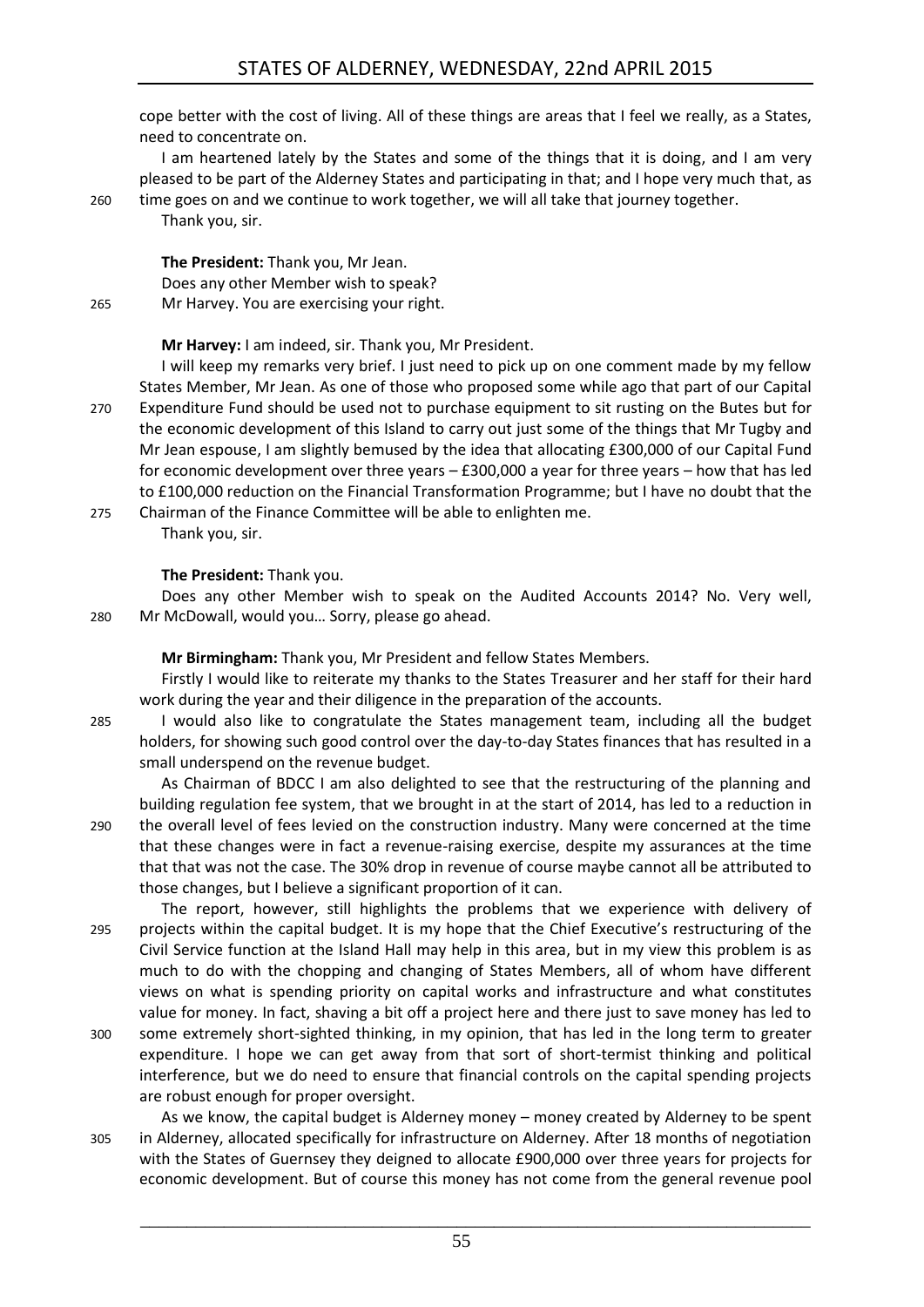of taxation as it should; it has come from Alderney's own capital fund. It is specifically for infrastructure projects.

310 We get a lot of words from the States of Guernsey about assisting Alderney's economic plight, but in reality we have yet to see any action or resources. In fact, the States of Alderney have had to fight to be allowed to spend its own resources for the Island's economic issues, while Guernsey have yet to spend or agree to spend anything on anything concrete at all.

We now have promises of improvements to the Airport, but most of these improvements are 315 fixing long-term problems caused by PSD's lack of investment in the first place. This should come as no surprise when previous board members of the PSD have been heard to say that money spent in Alderney is money wasted. We must ensure that people of the Island are not shortchanged by Guernsey and we must continue to remind our Guernsey colleagues that we are Bailiwick taxpayers too.

- 320 Alderney's capital money is precious and limited. The income from gambling receipts is significantly down this year and we must be mindful that the moneys that this generates may not be around forever. We have a responsibility to the people to ensure that our capital money is wisely spent and it is essential that we have a co-ordinated infrastructure upgrade plan to ensure that we deliver modern infrastructure in the most efficient way.
- 325 This brings me to one of my favourite subjects: the Water Board. Firstly, I would like to congratulate the Water Board team for achieving a surplus for 2014. I believe this is the first time this has happened in many a long year. A lot of this has been down to changes to working practices and the introduction of new technology has led to this surplus being created, even in the last year when we only had an in-line inflation rise in the water rates.
- 330 But infrastructure upgrades to the system are still being paid for out of the States Capital Fund. In 2014 this totalled almost £240,000. We are still robbing the States capital account to pay for improvement to the water distribution system because the Water Board still does not raise enough revenue. The simple truth is our water rates are still far too low – in practice, about 25% too low. As a reasonable body the States must deal with this funding issue and put in place
- 335 a programme of above-inflation rises to the water rates, starting with the Budget this year. If not, five years from now we may suddenly need to find £1 million for an emergency infrastructure project, and it is not available because we failed to deal with the funding deficit of the Water Board and continued to raid the capital account instead.
- An example of unforeseen infrastructure costs on some coastal defence issues has appeared 340 in the last 18 months and that will require significant spending. Issues have arisen with the Jubilee that must be dealt with. We need to consider and plan for contingencies for funding for unforeseen projects such as these in a fiscally fragile future. Ignoring a drain on the capital account, when it could be funded from elsewhere, is not the way forward.
- 345 **The President:** Thank you, Mr Birmingham. Does any other Member wish to speak on the Audited Accounts? No. In that case, Mr McDowall, would you care to sum up, please.

#### **Mr McDowall:** Yes, thank you very much, Mr President.

350 Let me address Mr Jean's questions, if I may. First of all, the £157,000: that will be spread over three years, so £157,000 per year over three years. The second point you raised about the 'oil tax' as we call it, yes, absolutely; no issues on that at all.

Let me turn to contingencies. First of all, yes, there is a very good case for raising the water rates *very* substantially. They were raised substantially, I believe, from 2006 to 2010 and indeed 355 we shall have to look at that again and people may have to dip into their pockets a little more, Mr President.

On coastal erosion I take a more pragmatic view. I come from Norfolk, where we actually let the coast go because it is just not worth the money investing in defence, unless there clearly is a serious issue of flooding and danger to homes.